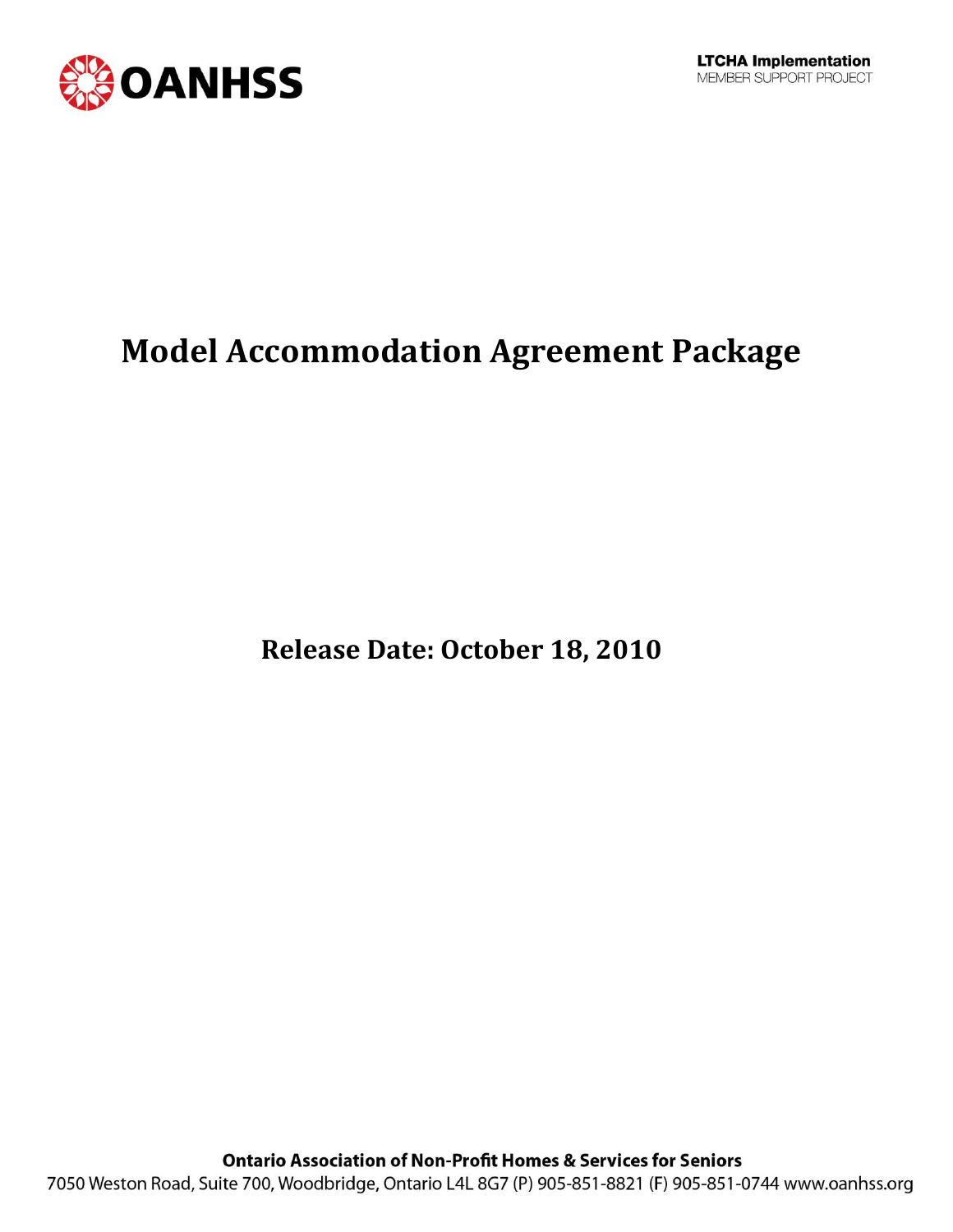# PACKAGE CONTENTS

1.Overview

# 2. Model Accommodation Agreement

3.Explanatory Notes

4. Certification Letter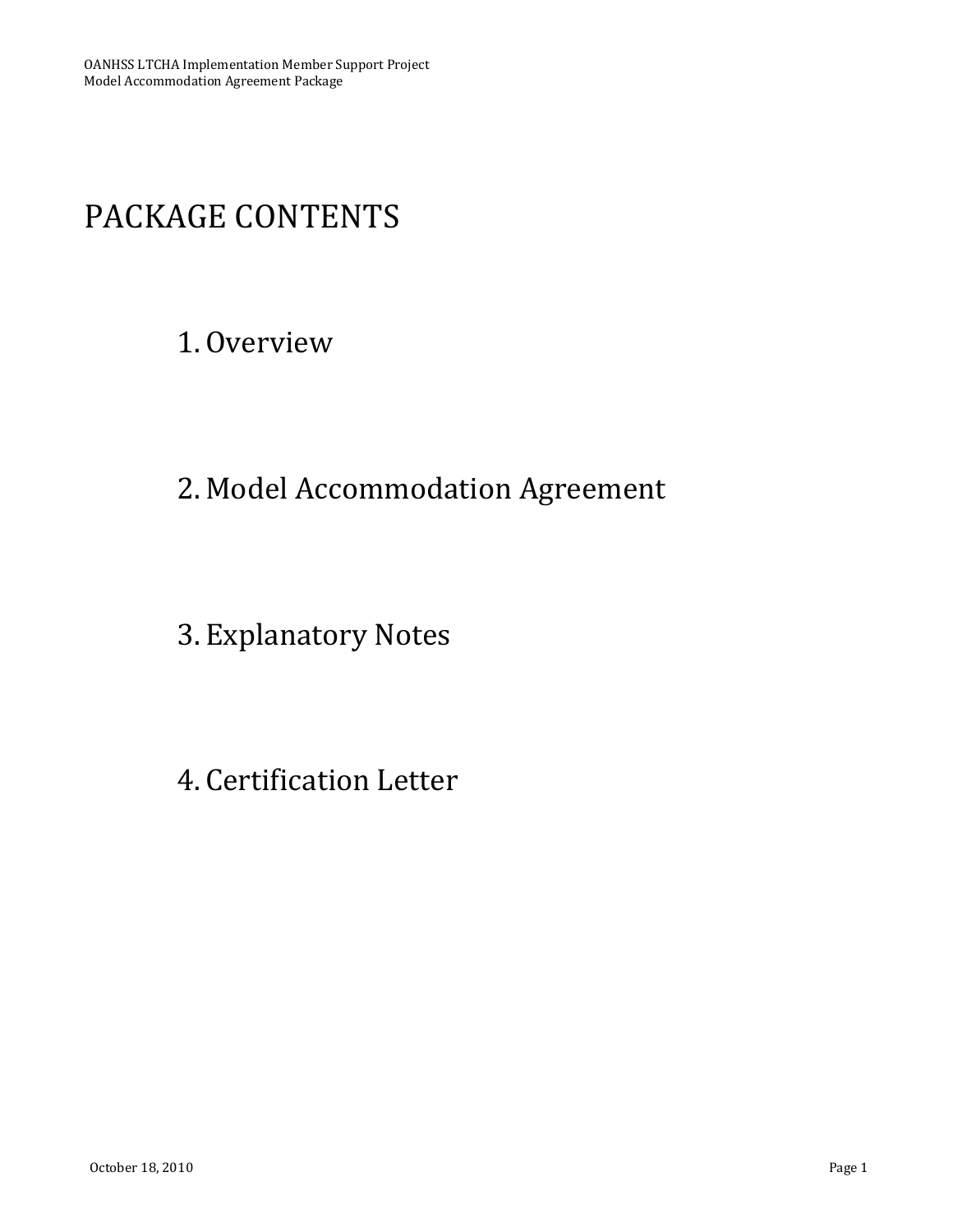## **MODEL ACCOMMODATION AGREEMENT: OVERVIEW**

#### **Introduction**

As part of a project to support its members with the implementation of the *Long-Term Care Homes Act, 2007* (LTCHA) and its regulation, OANHSS is releasing a model accommodation agreement for the use of its members. The purpose of the model agreement is to support homes in complying with the LTCHA and to reduce the cost and burden on homes with respect to this compliance.

Members should carefully read this overview, the model agreement, and the explanatory notes. The LTCHA regulation requires a lawyer to certify an accommodation agreement. As explained below, a lawyer has certified the model agreement and homes may use the letter at the back of this package as evidence of certification. *However, if the home makes unpermitted changes to the model agreement and does not follow the instructions in the explanatory notes, it cannot treat the agreement as certified.*

#### **Summary of Relevant Law**

The LTCHA and Regulation 79/10 under the LTCHA (the "Regulation") contain requirements relating to accommodation charges and agreements with residents. A summary of the relevant requirements is as follows:

- 1. A resident must pay basic accommodation charges, even if the home does not have an accommodation agreement with the resident.
- 2. To charge a resident for preferred accommodation, a home must have an accommodation agreement with the resident.
- 3. An accommodation agreement must be separate from an agreement for nonaccommodation goods and services.
- 4. Accommodation agreements (and agreements for non-accommodation goods and services) must be in writing. The agreement must be with the resident or a person with authority to enter into an agreement on the resident's behalf (which will most likely be a continuing power of attorney for property).
- 5. Homes must restrict the content of an accommodation agreement to the types of provisions set out in section 227 of the Regulation.
- 6. An accommodation agreement is a regulated document under section 80 of the LTCHA and section 227 of the Regulation. Section 80 requires a regulated document to comply with all requirements in the Regulation, and for a lawyer to certify this compliance.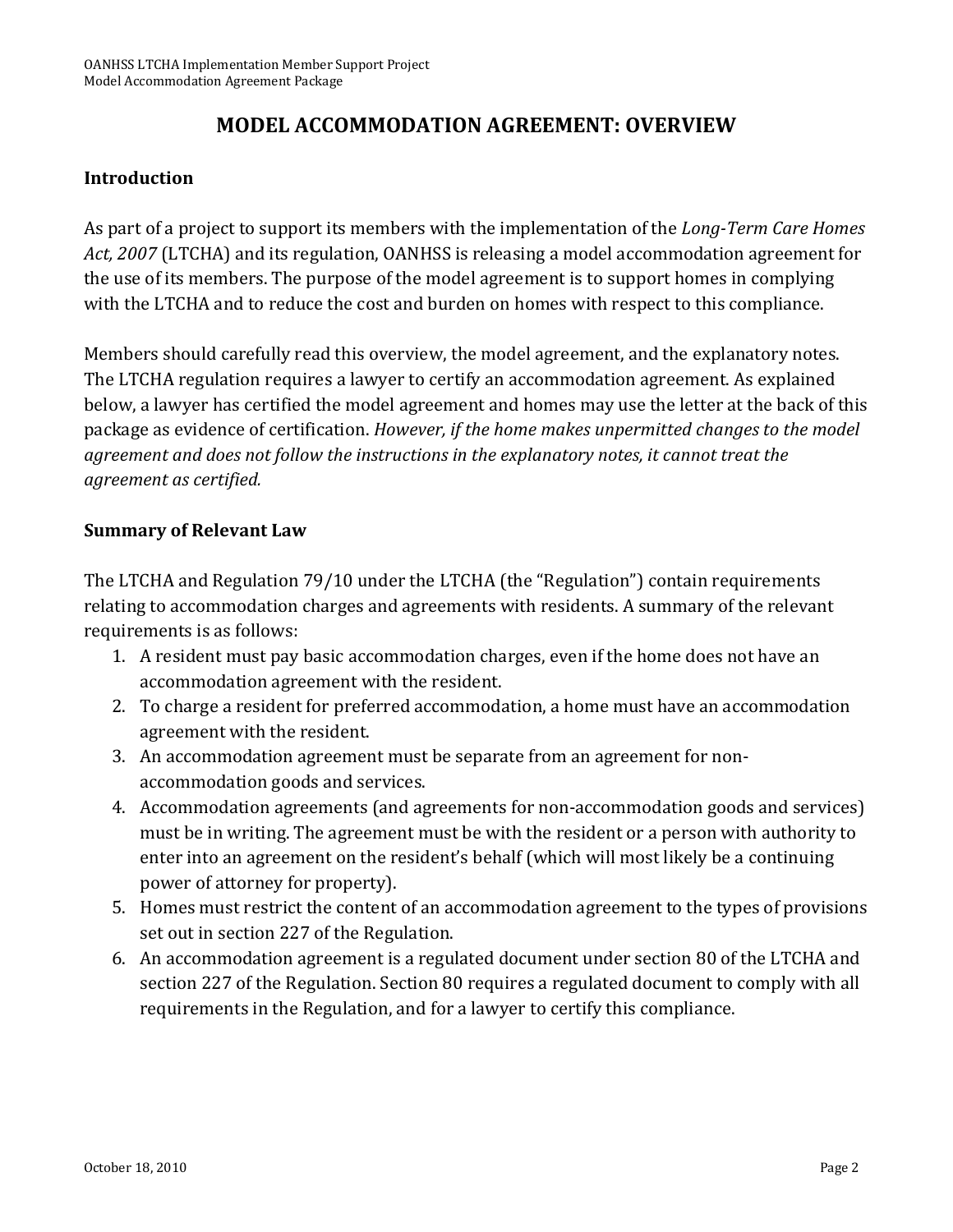#### **Model Agreement is not OANHSS Legal or Professional Advice**

As part of the LTCHA Implementation Member Support Project, OANHSS requested external legal counsel to prepare the model agreement in consultation with OANHSS members and staff. Although homes may use the model as a basis for their accommodation agreement, the model agreement or this package is not legal or professional advice from OANHSS, and members should not construe it as such. Members seeking advice about accommodation agreements should consult qualified legal counsel.

#### **Certification of Accommodation Agreements**

The LTCHA requires a regulated document to comply with all requirements in the Regulation. In addition, a lawyer must certify this compliance. The lawyer that prepared this model agreement certified that the model agreement complies with the Regulation. *Member homes may use the model agreement as a certified agreement provided that they do not change the agreement beyond inserting names and dates, and making other permissible changes.* The explanatory notes to the agreement set out permissible changes and the conditions homes must meet to consider the agreement certified. Formatting, such as changing the font size or margins, does not affect certification. (Refer to paragraph #10 of the explanatory notes for requirements for retaining certification).

Some homes may decide to adjust the model agreement to fit their own context and requirements. Homes that intend to do so should consult qualified legal counsel. Homes that adjust the model agreement will need a lawyer to certify that the altered agreement complies with the regulation.

#### **OANHSS Member Support Project**

The model agreement is part of a series of products that OANHSS is developing through its LTCHA Implementation Member Support Project. Members can find out more about the Project's delivery dates and scheduled teleconference meetings for members through the weekly OANHSS Executive Report. If members have questions or suggestions about the Project and the products in development, they can email Sue Lantz [\(slantz@oanhss.org\)](mailto:slantz@oanhss.org) or Margaret Ringland [\(mringland@oanhss.org\)](mailto:mringland@oanhss.org).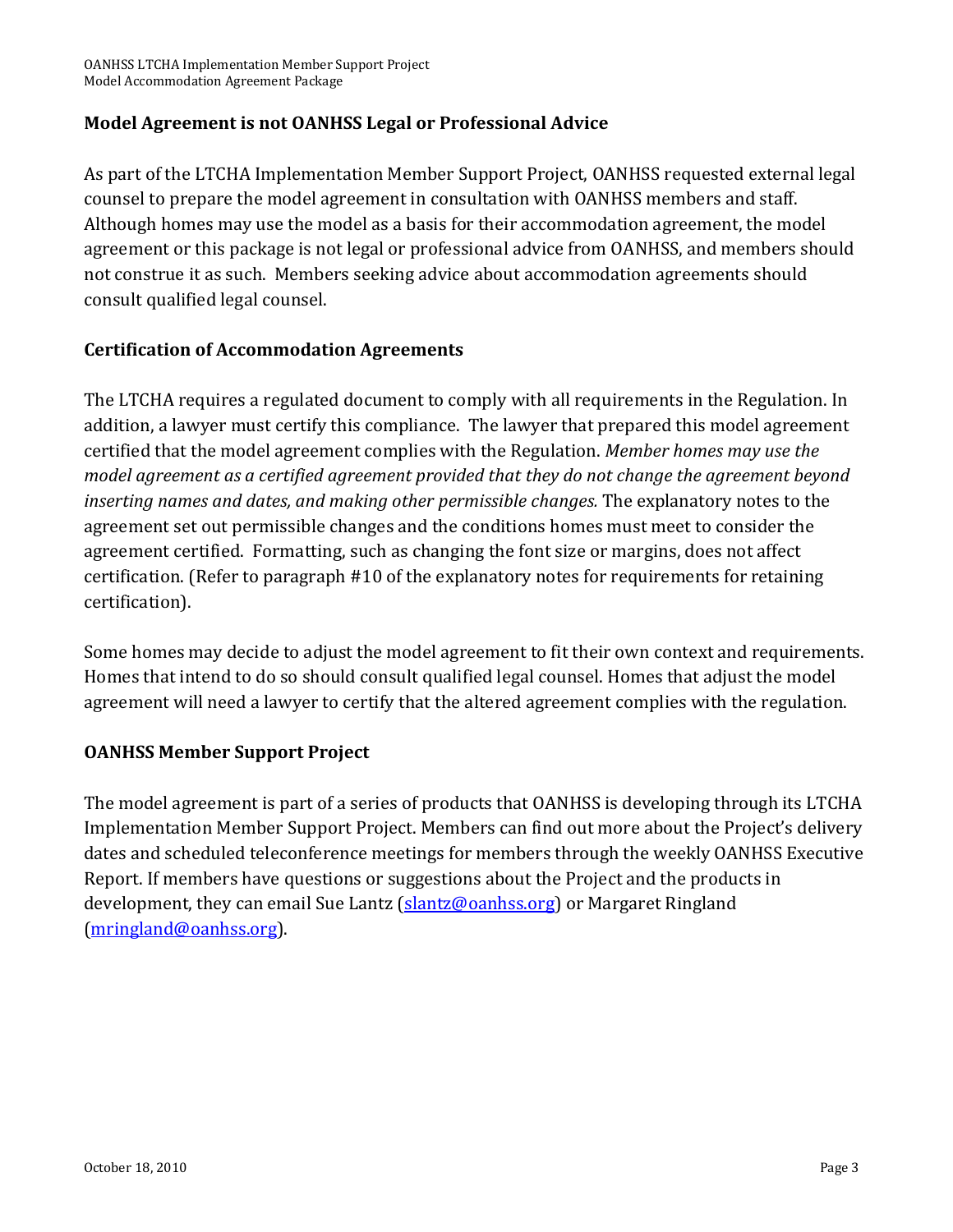## **IMPORTANT NOTE**

**Members should carefully review the Overview and Explanatory Notes to the Model Agreement, in particular the content relating to certification requirements (see second page of Overview and paragraph 10 of the Explanatory Notes).**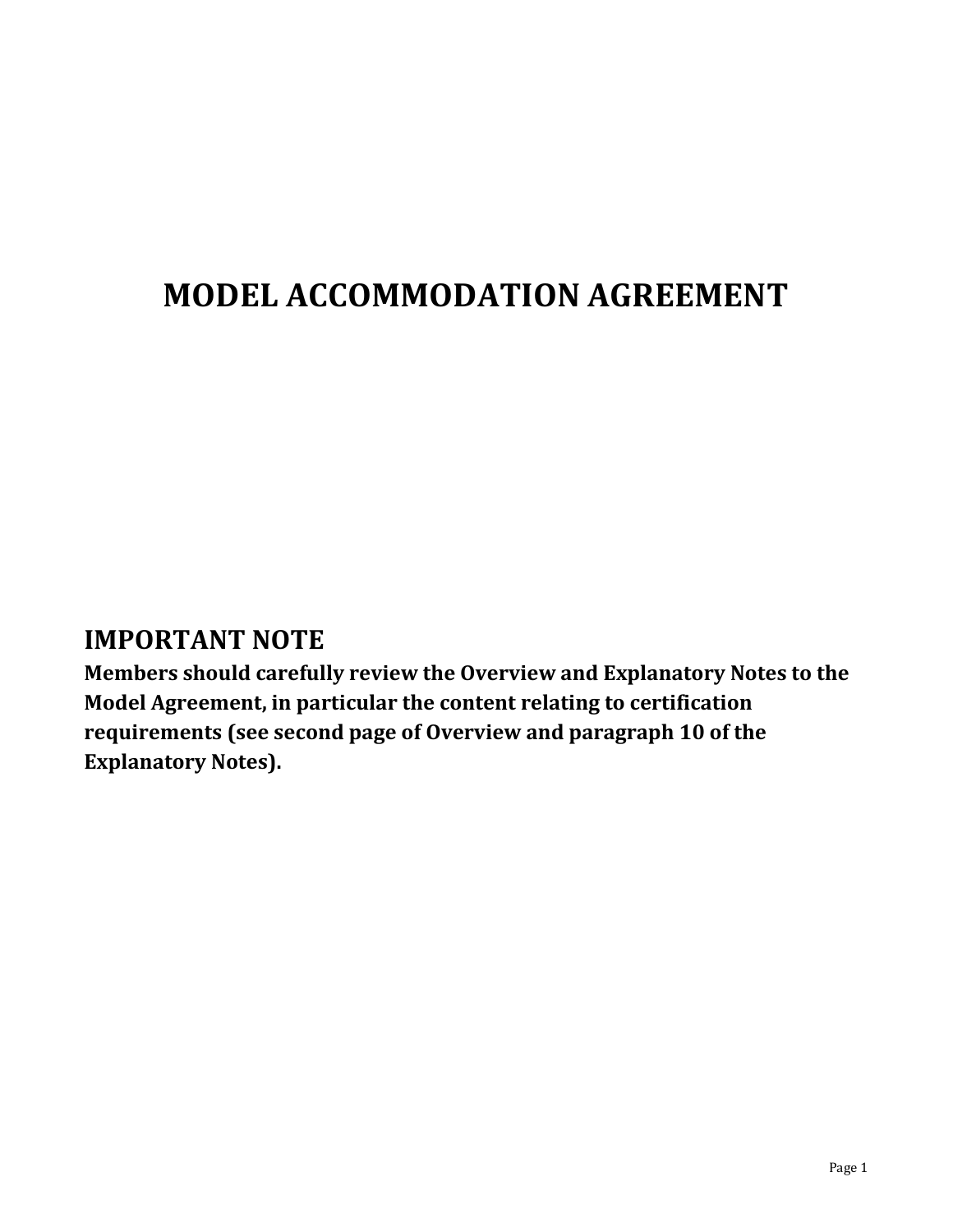The start date of this agreement is [**month, date**], [**year**].

The agreement is between two parties:

## **[Name of home] (the "Home")**

AND

## **[Name of resident] (the "Resident")**

## **Background**

- 1. This agreement relates to accommodation in a long-term care home.
- 2. The purpose of this agreement is to ensure the Resident understands his or her obligation to pay for accommodation in the Home. The Resident should also understand the Home's obligations with respect to accommodation. More information relating to accommodation is in the Home's package of information for residents.
- 3. *The Long-Term Care Homes Act, 2007* (the "LTCHA") sets out requirements for agreements (such as this one) that relate to accommodation in homes. The LTCHA also sets out additional requirements that apply to accommodation in a home.

## **THE RESIDENT AND HOME AGREE AS FOLLOWS:**

- **1. The Resident's Obligation to Pay Accommodation Fees**
- 1.1 The Home has different classes of accommodation that have different rates. The Ministry of Health and Long-Term Care (the "Ministry") sets these rates. The LTCHA requires residents to pay homes the rate that is set for his or her class of accommodation.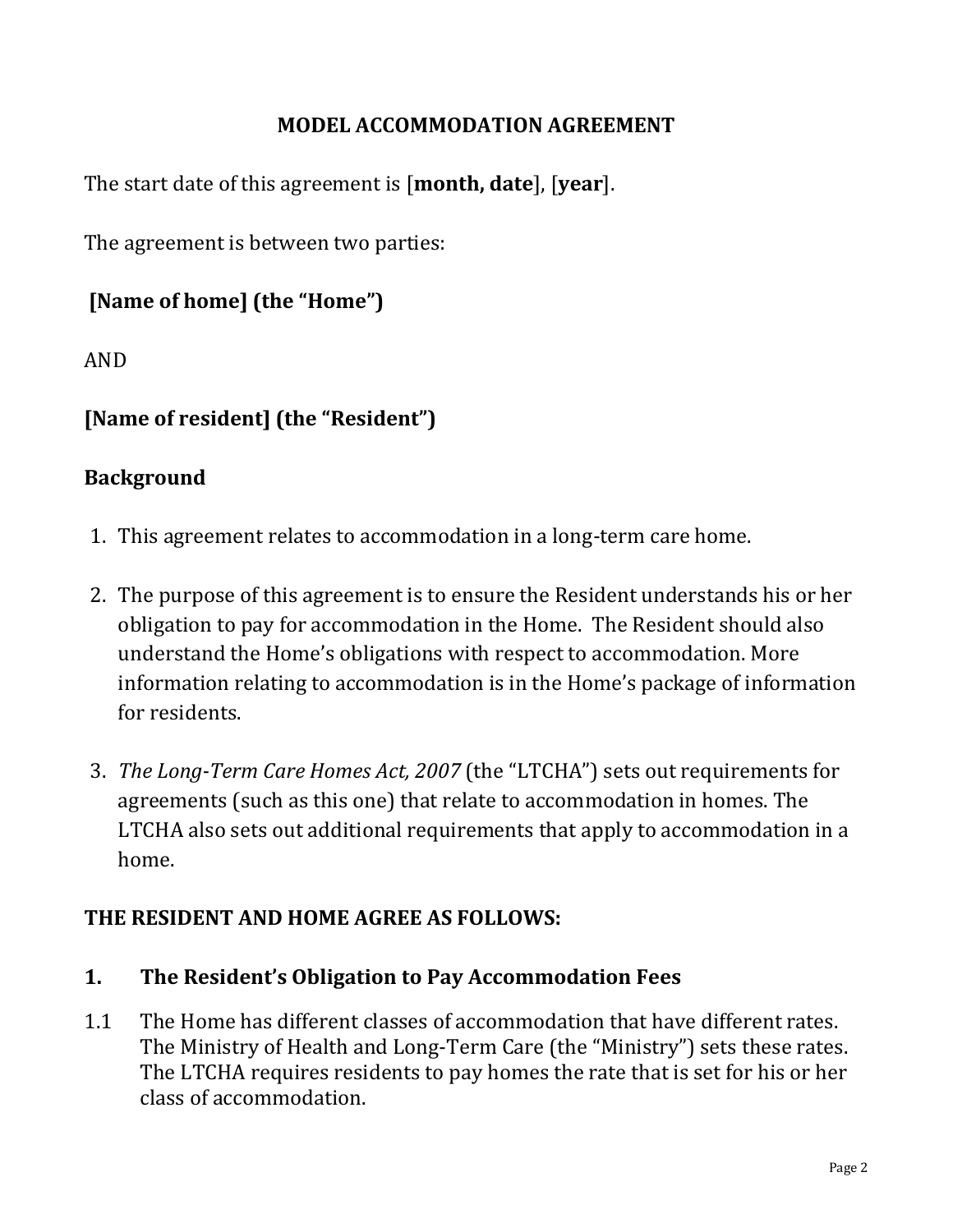- 1.2 The Resident has selected [**class of accommodation**]. The current rate for this accommodation is \$[**amount**] per day, or \$[**amount**] per month, subject to any rate reduction approved by the Ministry and in effect. This agreement will refer to these amounts as the "Accommodation Fee". The Accommodation Fee will change from time to time. (See section 2 below with respect to changes to Accommodation Fees.)
- 1.3 The Resident agrees to pay the Home the Accommodation Fee. Accommodation Fees are payable monthly by the due date set by the Home.
- 1.4 Where the Resident no longer resides in the Home, all Accommodation Fees up to the Resident's last day in the Home, including overdue amounts, become due.

### **2. Changes to Accommodation Fees**

The Ministry adjusts accommodation rates from time to time. These adjustments will result in changes to the Accommodation Fees. The Home will provide the Resident with thirty (30) days written notice in advance of any increase in Accommodation Fees. The notice will indicate the amount of the increase and the current Accommodation Fees that the Resident must pay under this agreement.

### **3. Changes to class of accommodation**

If the Resident's class of accommodation changes, the Resident and Home will enter into a new agreement. This agreement will end, except for the Resident's obligation to pay all Accommodation Fees owing under it up to the date of the change in accommodation.

### **4. Accommodation Fees and moving into the Home**

- 4.1 Regulations under the LTCHA require the Resident to agree to move into the Home before noon of the fifth day following the day on which the Resident receives notice that accommodation is available in the Home (unless the Home agrees to a later time on the fifth day). The Resident must pay the Home Accommodation Fees for each of the five days, whether or not the Resident moves into the Home.
- 4.2 If the Resident moves into the Home on the day he or she receives notice that accommodation is available in the Home, the Resident must pay the Home the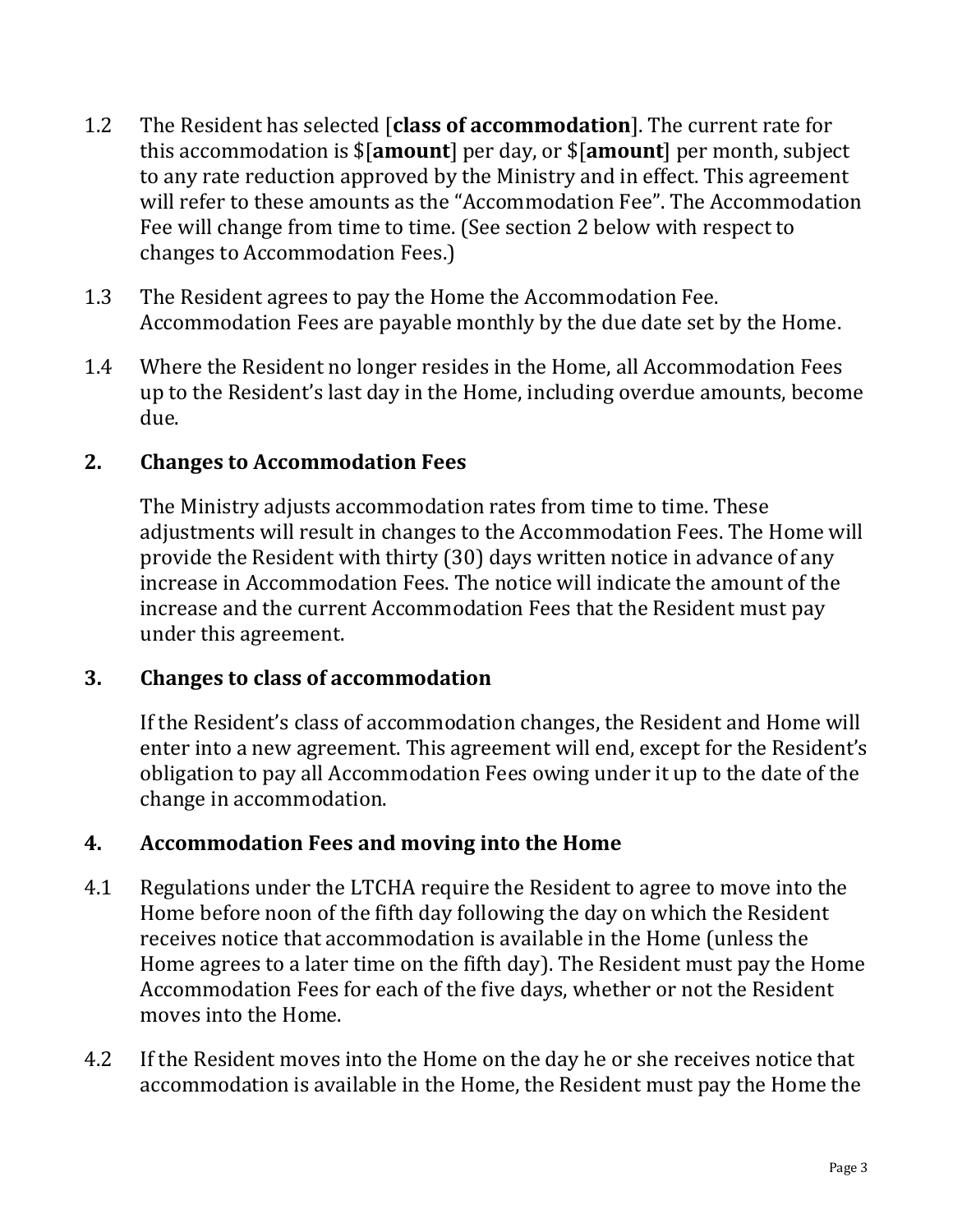Accommodation Fees for that day.

## **5. Accommodation Fees and discharge**

The Resident must pay Accommodation Fees for the day of discharge. The Resident is not responsible for Accommodation Fees for the day of discharge in the following situations: (a) another long-term care home admits the Resident on the day of discharge, or (b) the Resident is in the short stay program in the Home.

## **6. Accommodation Fees during an Absence**

A Resident who is absent from the Home must continue to pay Accommodation Fees for each day of his or her absence. The term "absence" includes a casual or vacation absence, and also an absence for medical or psychiatric care or assessment.

### **7. Interest on Overdue Amounts**

- 7.1 The Home may charge a reasonable amount of interest for missed, incomplete or late payments. The current rate that the Home charges on overdue accounts is [**#**]%. The interest rate may change from time to time.
- 7.2 The Home cannot charge interest to a resident who has applied for a rate reduction until the Ministry approves the maximum amount that the Home may charge that resident for accommodation.

### **8. Rate Reduction for Basic Accommodation**

If the Resident is in basic accommodation, he or she may request the Ministry for a reduction in the amount he or she pays for accommodation in the Home. The home's package of information for residents explains the process for applying for rate reductions.

### **9. Monthly Statement**

The Home will provide the Resident a monthly statement (by item) of his or her charges within thirty (30) days after the end of each month.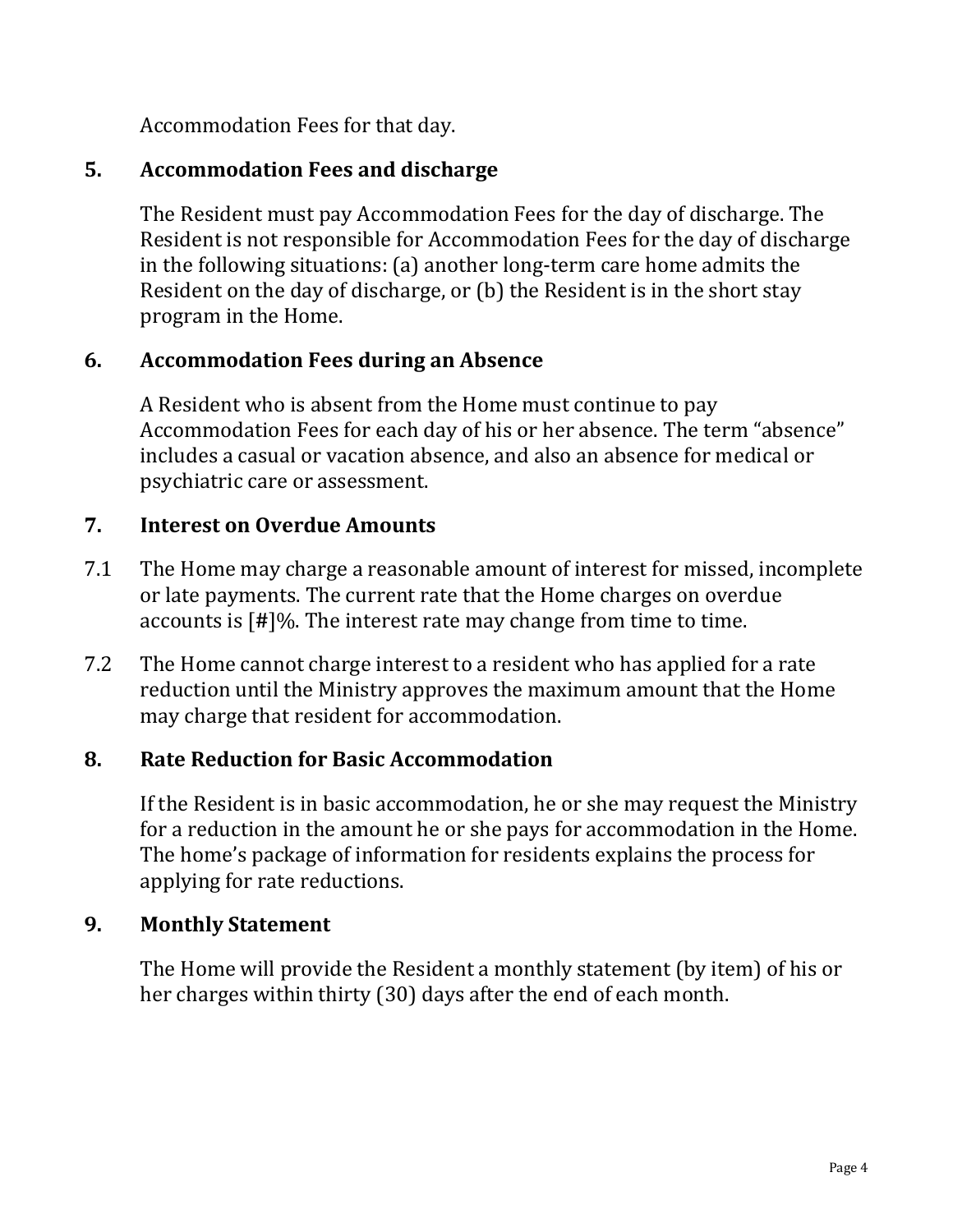### **10. Goods and Services Included with Accommodation**

Certain goods and services are included with basic or preferred accommodation. Information about these goods and services is set out in the Home's package of information for residents.

#### **SIGNATURES**

The Resident's signature shows that he or she has read the agreement and understands it, and agrees to the terms set out in it.

The parties signed two copies of this agreement on [**month, date**], [**year**].

### **[Name of Home]**

Signature of administrator or authorized representative of the Home:

\_\_\_\_\_\_\_\_\_\_\_\_\_\_\_\_\_\_\_\_\_\_\_\_\_\_\_\_\_\_\_\_\_\_\_\_\_\_\_\_

\_\_\_\_\_\_\_\_\_\_\_\_\_\_\_\_\_\_\_\_\_\_\_\_\_\_\_\_\_\_\_\_\_\_\_\_\_\_\_\_

Print name:

**Resident** Signature of Resident or Power of Attorney for Property/Guardian/Trustee:

\_\_\_\_\_\_\_\_\_\_\_\_\_\_\_\_\_\_\_\_\_\_\_\_\_\_\_\_\_\_\_\_\_\_\_\_\_\_\_\_\_\_\_

\_\_\_\_\_\_\_\_\_\_\_\_\_\_\_\_\_\_\_\_\_\_\_\_\_\_\_\_\_\_\_\_\_\_\_\_\_\_\_\_\_\_\_

**Witness** Witness signature:

\_\_\_\_\_\_\_\_\_\_\_\_\_\_\_\_\_\_\_\_\_\_\_\_\_\_\_\_\_\_\_\_\_\_\_\_\_\_\_

\_\_\_\_\_\_\_\_\_\_\_\_\_\_\_\_\_\_\_\_\_\_\_\_\_\_\_\_\_\_\_\_\_\_\_\_\_\_\_\_\_\_\_

Print name if Power of Attorney for Property/Guardian/Trustee:

Print name: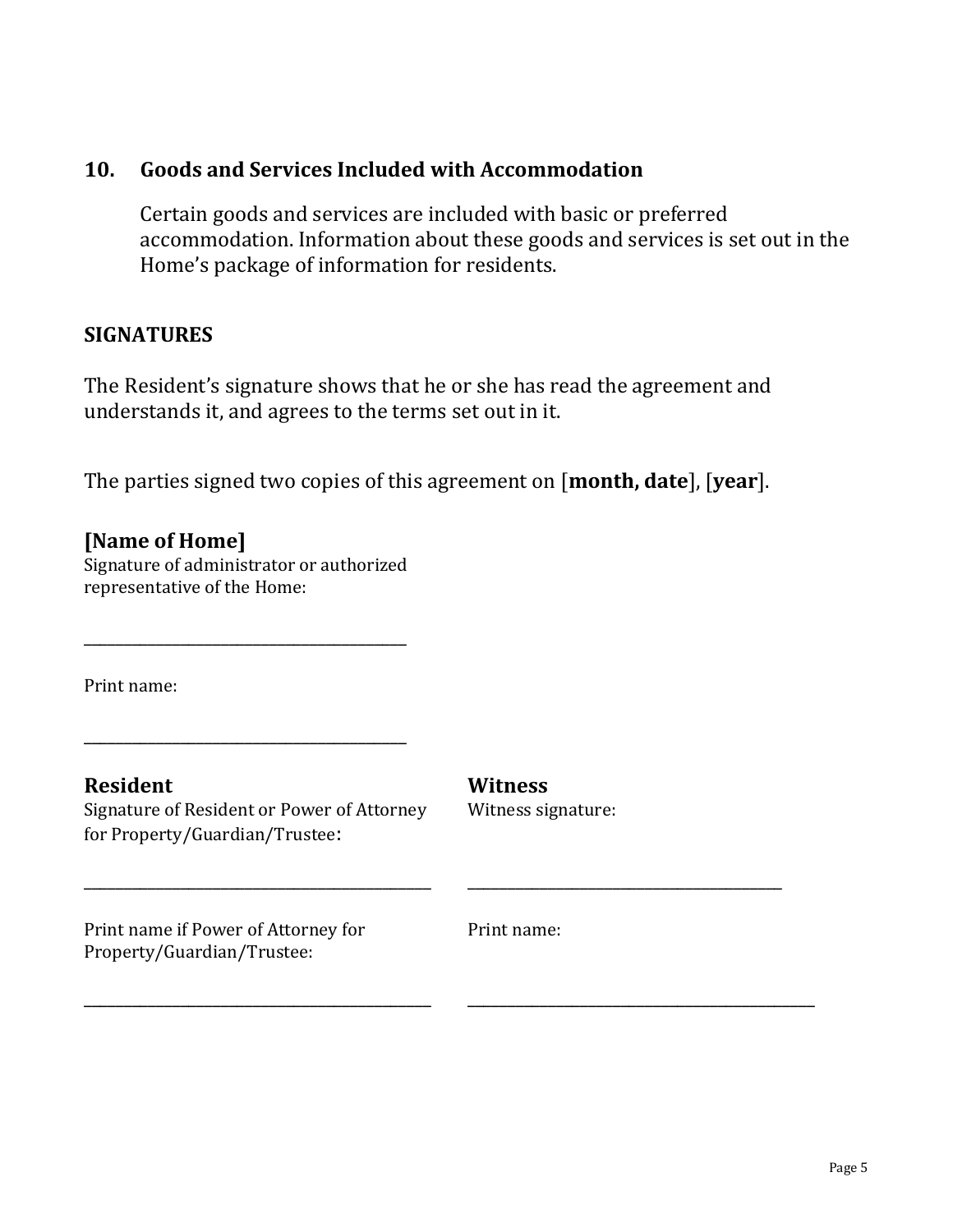#### **SCHEDULE A**

[**Note**: Including this schedule is optional. See paragraph 3 of the explanatory notes]

## **[Content (Home may format as desired):]**

- 1. Accommodation available in the home (optional)
- 2. The class of accommodation the Resident selected and will occupy
- 3. The Resident's daily and monthly accommodation fees
- 4. Current interest rate set by the home for late payments (optional).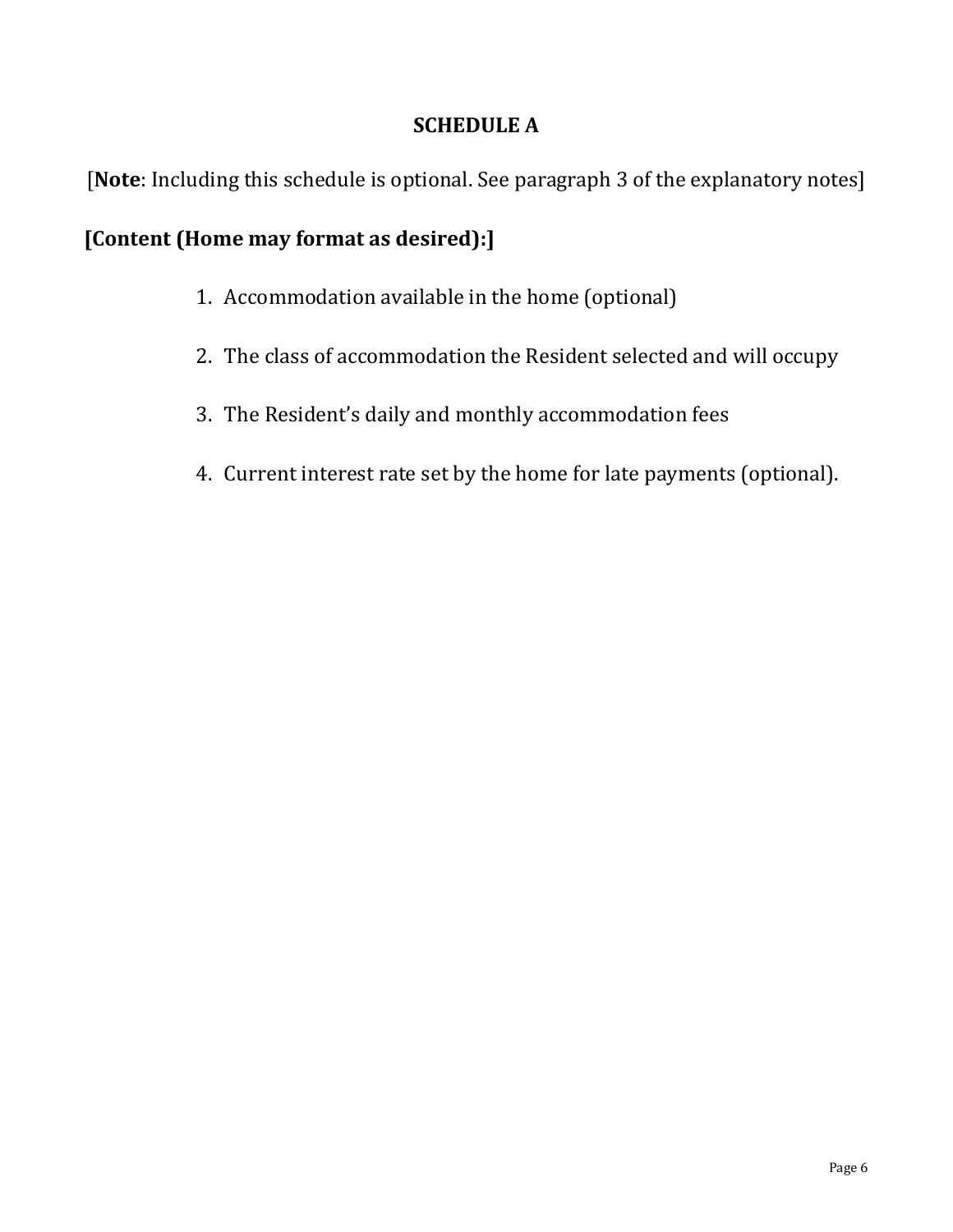### **APPENDIX**

[**IMPORTANT:** Including this appendix is optional. If a home includes the appendix, the appendix must be included in its entirety, without changes. See paragraph 8 of the explanatory notes.]

## **Goods and Services included with Accommodation**

The following list provides information about the goods and services included in basic or preferred accommodation:

- 1. Nursing and personal care on a 24-hour basis, the administration of medications, and assistance with activities of daily living
- 2. Medical care and restorative care as available in the home
- 3. Certain medical supplies and nursing equipment that are necessary for the care of the resident
- 4. Supplies and equipment for personal hygiene and grooming
- 5. Certain equipment for the short-term use of the resident
- 6. Meal service, hydration and meals (three meals daily, snacks between meals and at bedtime), special and therapeutic diets, dietary supplements and devices enabling residents to eat with minimum assistance
- 7. Social, recreational, spiritual and physical activities and programs
- 8. Laundry, including labelling
- 9. Bedroom furnishings, bedding and linen
- 10. Cleaning and upkeep of accommodations
- 11. Maintenance of a trust account on the resident's behalf
- 12. Information package for residents
- 13. Prescription pharmaceutical preparations listed in the Ontario Drug Benefit Formulary (the government requires residents to pay a small co-payment)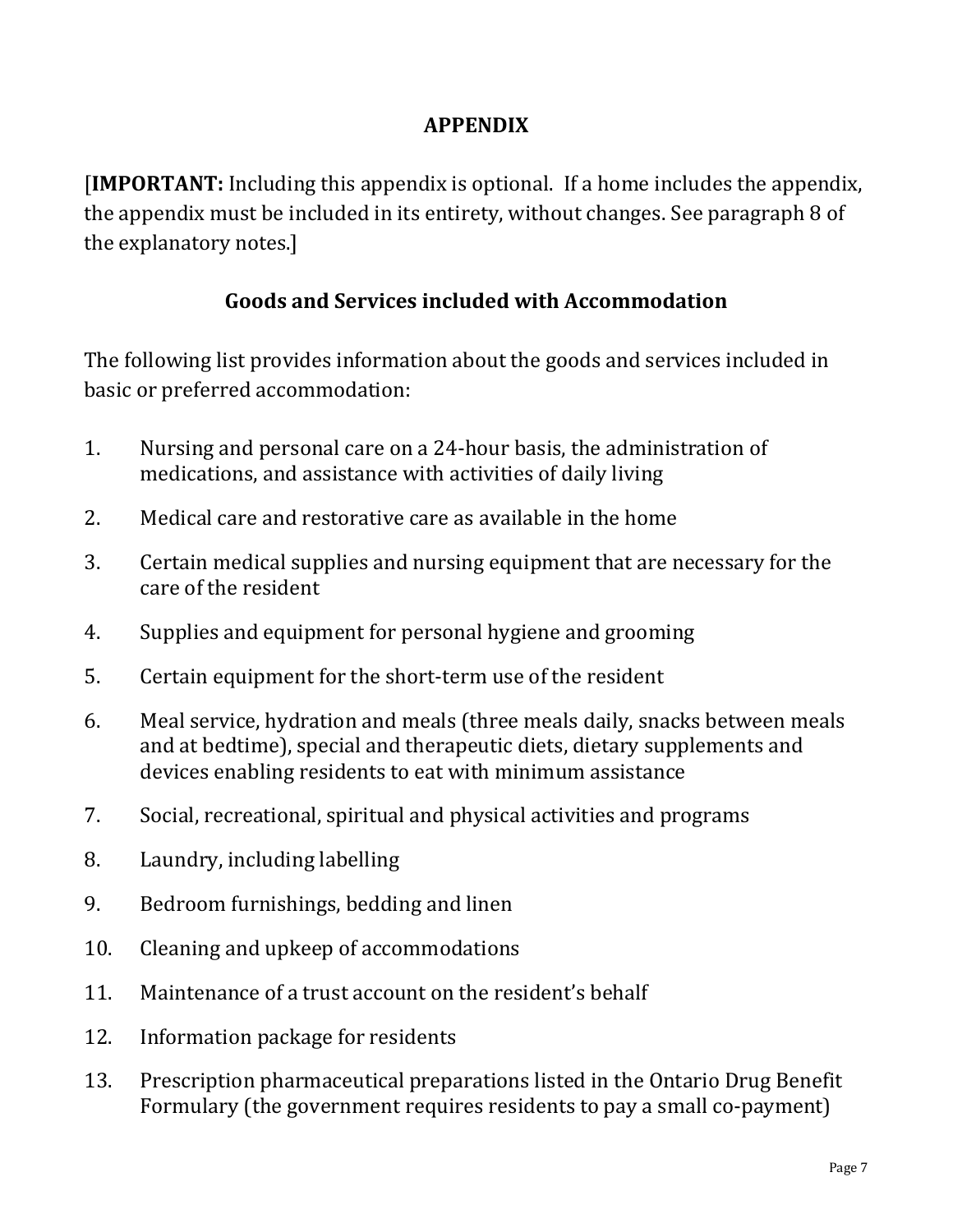- 14. Special preparations or medical devices that may be obtained from the Ontario Drug Benefit Program as interim non-formulary benefits
- 15. Insured devices, equipment, supplies and services that are available to the resident through certain programs, such as the Ontario Assistive Devices Program (the government covers part of this cost and residents must pay the rest)
- 16. Non-prescription drugs, medication and treatment products, and supplies obtained through Ontario Government Pharmaceutical and Medical Supply Services upon request

**Note**: The Resident (or Power of Attorney for Property/ Guardian/ Trustee on behalf of the Resident) may purchase additional goods and services from the Home under a separate agreement.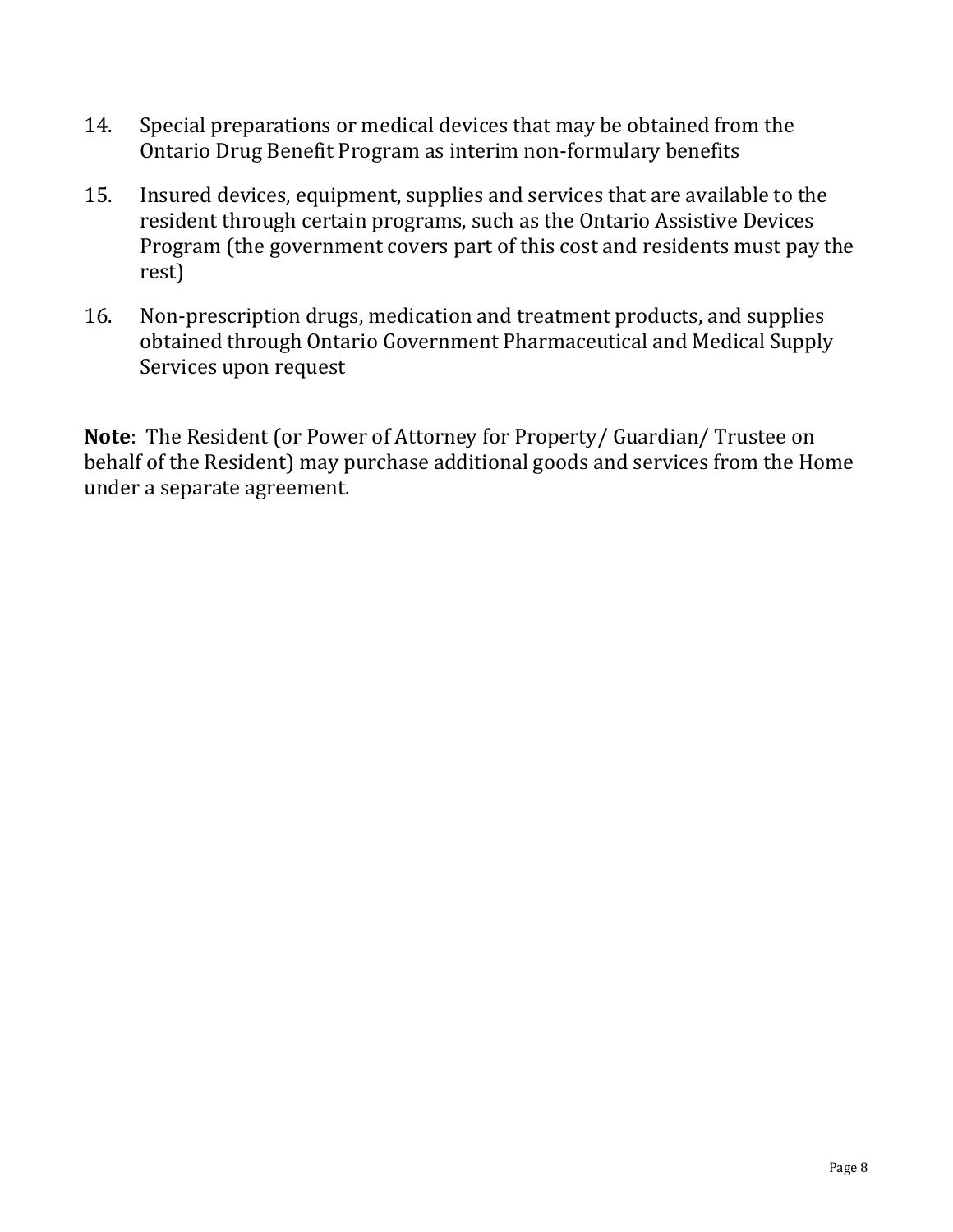

# **EXPLANATORY NOTES**

**Release Date: October 18, 2010**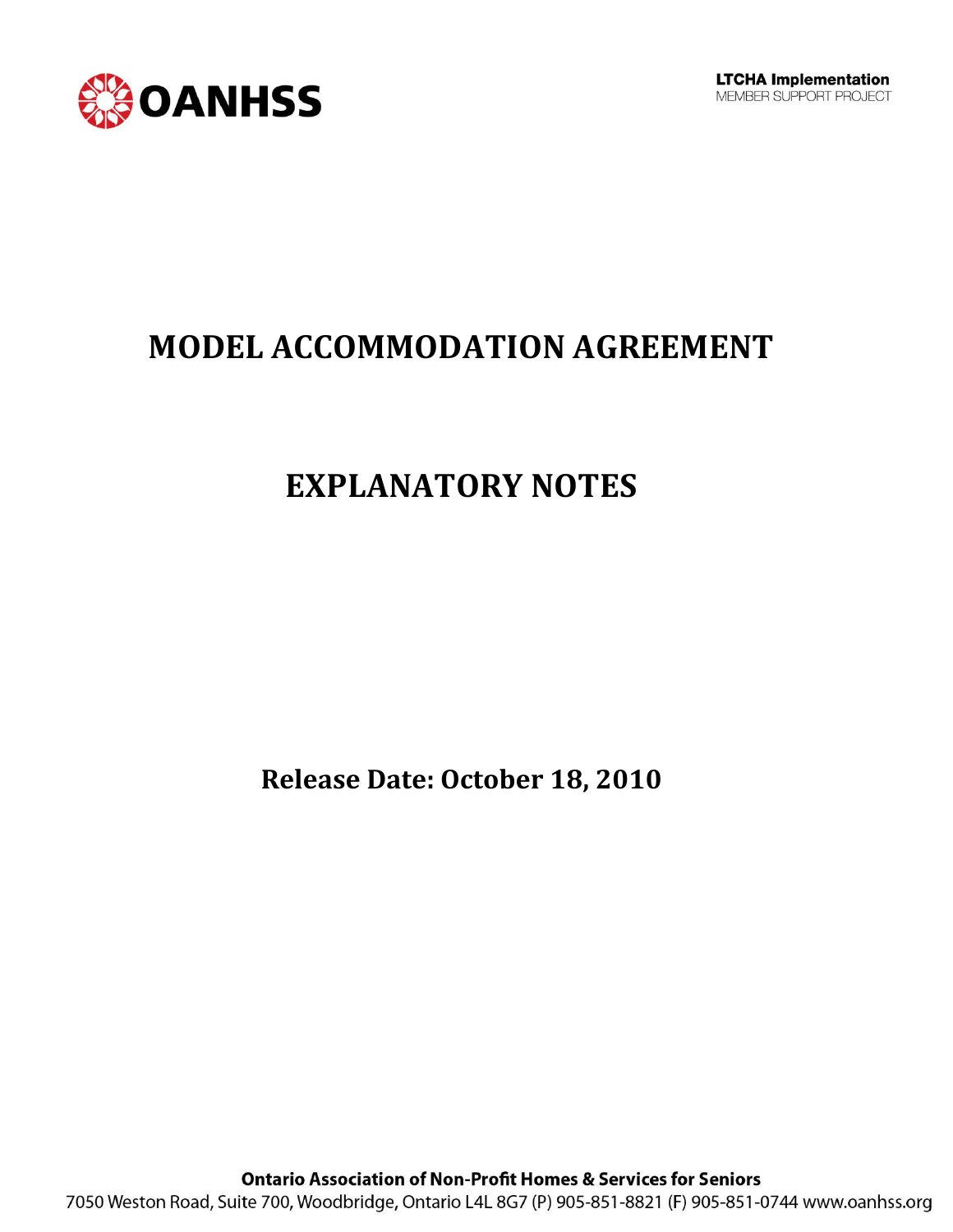#### **OANHSS MODEL ACCOMMODATION AGREEMENT**

#### **EXPLANATORY NOTES**

- 1. **Separate agreement & restricted content**: Section 227 of Regulation 79/10 under the *Long-Term Care Homes Act, 2007* (the "Regulation" and the "LTCHA") requires an accommodation agreement to be separate from any other agreement, for example an agreement for non-accommodation goods and services. Section 227 also restricts the type of provisions that a home can include in an accommodation agreement.
- 2. **Page 2, Background**: This section is optional. Homes may delete it or shorten it. In most cases, a home's information package for residents will include this information.
- 3. **Page 2, Section 1, class of accommodation and fees in schedule**: The model agreement sets out the class of accommodation and corresponding fee. Another option is to attach a schedule to the agreement. If the home uses a schedule approach, the home may replace subsection 1.2 as follows:

Schedule A forms part of this agreement and sets out the class of accommodation the Resident will receive in the Home and the rate set for that accommodation. This agreement will refer to the applicable rate as the "Accommodation Fee". The Accommodation Fee will change from time to time. (See Section 2 below with respect to changes in Accommodation Fees.)

The home may then attach Schedule A to the back of the agreement. Schedule A sets out the following:

- A. Accommodation available in the home (optional);
- B. The class of accommodation the Resident selected and will occupy;
- C. The Resident's daily and monthly accommodation fees; and
- D. Current interest rate set by the home for late payments (optional).
- 4. **Page 3, Section 1, failure to pay preferred rate**: The home may choose to include the following optional clause in section 1, as a new subsection 1.5:

Failure of the Resident to pay the preferred accommodation rate may result in his or her transfer to basic accommodation.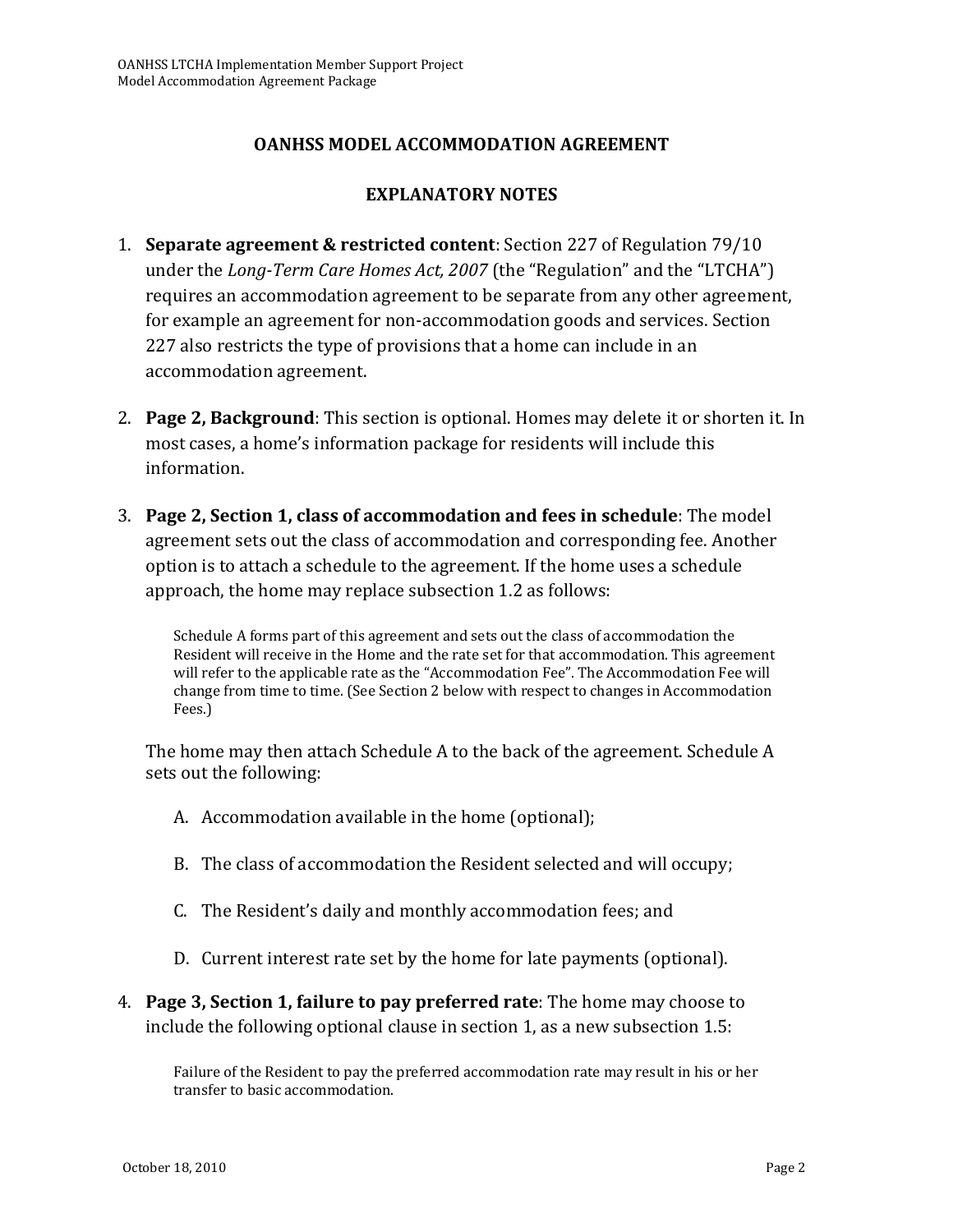#### 5. **Page 3, Section 2, changes to fees or accommodation with schedule**

**approach:** If the home is using a Schedule A, it may revise section 2 by adding a final sentence as follows:

Where there is a rate adjustment, the Home will attach a new Schedule A to this agreement that sets out the current Accommodation Fees that the Resident must pay to the Home under this agreement.

6. **Page 3, Section 3, Changes to Class of Accommodation:** Where a resident transfers from one class to another class of accommodation it may be prudent to enter into a new agreement. However, if a home is using Schedule A, the home can amend the schedule to reflect the change. Homes using this approach should delete section 3 and replace it with the following:

Where the Resident changes from one class of accommodation to another, the Home will attach a new Schedule A to this agreement to reflect the change. The Resident's obligation to pay all accommodation fees that applied to his or her previous class of accommodation remain in effect, despite any change to Schedule A.

7. **Page 4, Section 7, current interest rate on overdue accounts**. Homes may charge interest on overdue accounts at their discretion. Homes that plan to include the current or new interest rate in the written notice of rate/accommodation fee increase may add the following optional wording to the end of subsection 7.1:

The Home will include the current rate of interest in the written notice that it sends the Resident with regard to changes in Accommodation Fees. (See Section 2 above with respect to changes in Accommodation Fees).

If a home is using Schedule A, and wants to indicate the current rate of interest in the Schedule, it can delete the second last sentence of subsection 7.1, replacing it with the following:

The current rate of interest on overdue accounts is set out in Schedule A.

8. **Page 5, Section 10, Goods and services included with accommodation**: Homes must provide certain goods and services to the Resident without charge in return for receiving accommodation fees and funding under the LTHCA. Section 78 of the LTCHA requires the package of information for residents to provide information about the goods and services a resident receives under basic or preferred accommodation without additional charge. As a supplement to the information package, a home may choose to include with the agreement the appendix setting out the list of goods and services. Including the appendix with the agreement is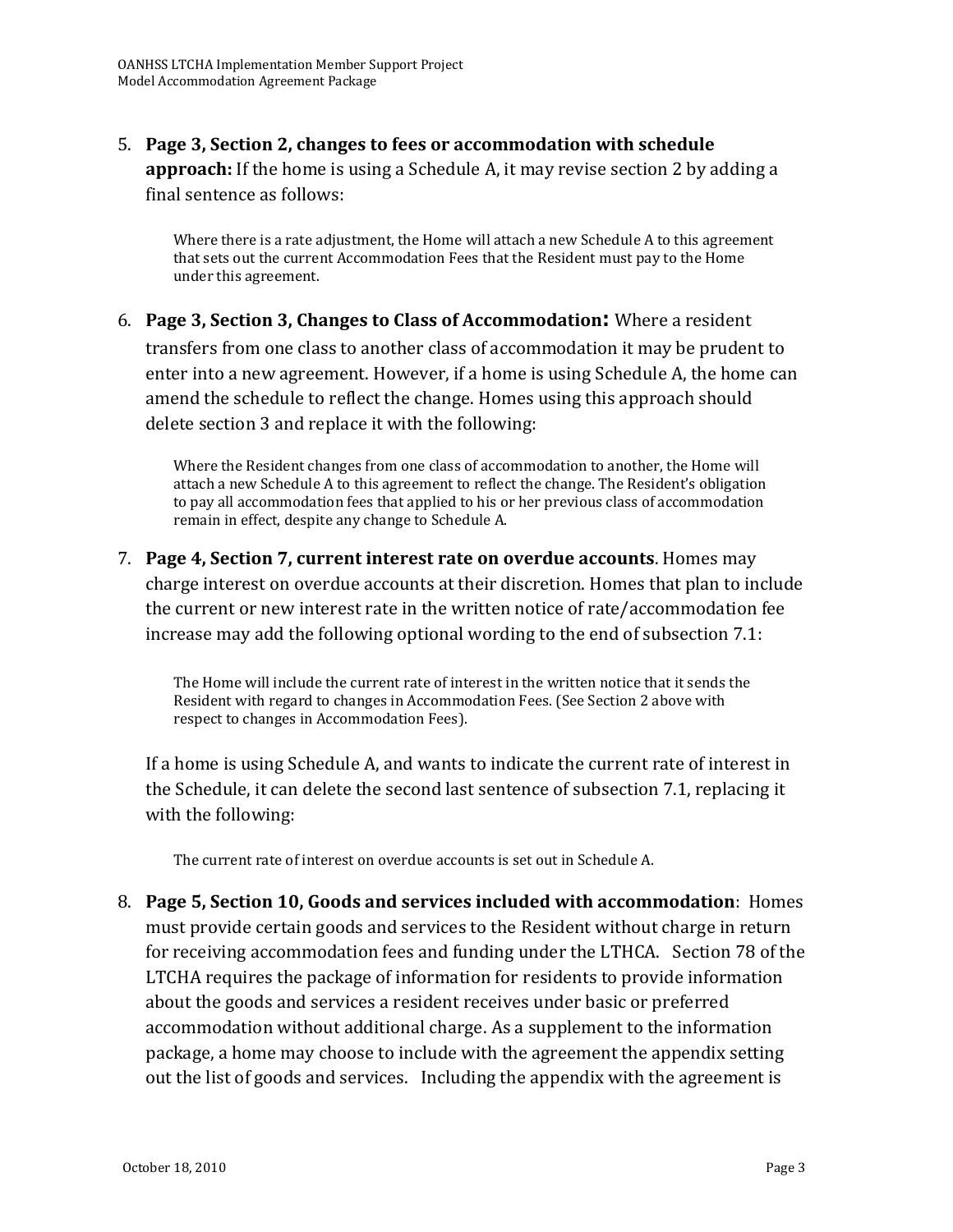optional. If the home wishes to include the appendix with the agreement, it must replace Section 10 with the following:

The Home must provide certain goods and services without charge under basic or preferred accommodation. Information about these goods and services is set out in an appendix to this agreement. The Home's package of information for residents also contains this information.

The home would then include the appendix that is at the back of the model agreement. **Important Note**: To treat the agreement as certified and include the appendix setting out goods and services, the home must include the appendix supplied with the model agreement in its entirety, without changes (aside from formatting). See paragraph #10 below for more information about certification.

- 9. **Page 5, Signatures**: The person signing on behalf of the home should have signing authority under the home's by-laws or signing protocols. Another staff member of the home may witness the signatures. The resident must sign the agreement, or a person authorized to enter into the agreement on behalf of the resident. This person will be one of the following vis-à-vis the resident:
	- A. continuing power of attorney for property
	- B. Guardian or trustee for property
	- C. In rare cases, general power of attorney for property (which is not applicable where the resident or applicant is mentally incapable).

A guarantor is a different legal concept than an attorney for property, or a guardian or trustee. A guarantor is a person who agrees to be liable for the resident's debt or failure to make payment. As such, a guarantor is not a person authorized on the resident's behalf to enter into an agreement for accommodation charges. In addition, the Regulation restricts the content of an accommodation agreement to certain types of provisions. Homes that are considering including a guarantor provision and signature in the agreement should seek legal advice. **Important:** A home cannot include a guarantor and treat the model agreement as certified.

10. **Certification**: An accommodation agreement is a regulated document under section 80 of the LTCHA and section 227 of the Regulation. Section 80 requires a regulated document to comply with all requirements in the Regulation, and for a lawyer to certify this compliance. A lawyer has certified that the model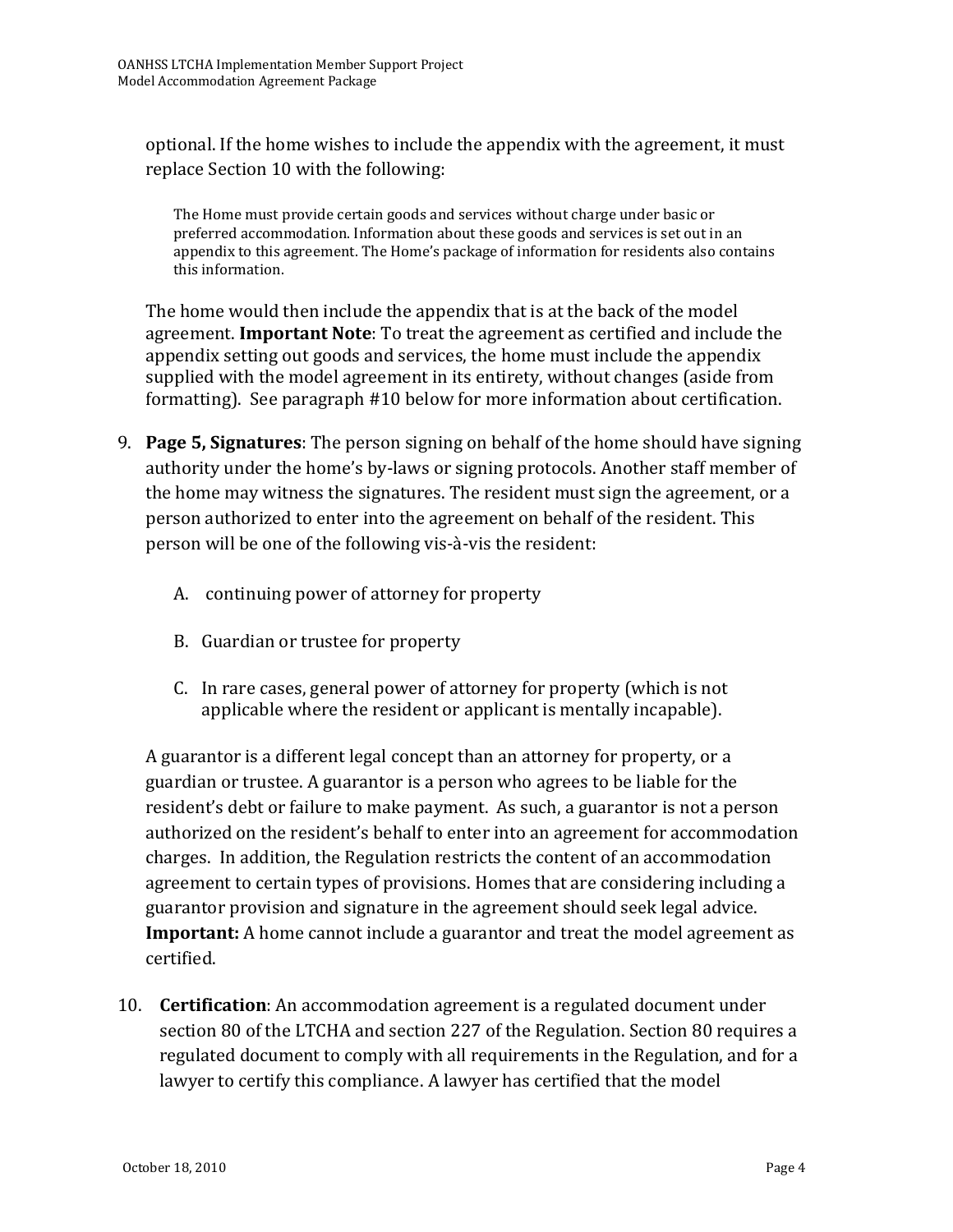accommodation agreement complies with the Regulation. A letter providing evidence of certification is included with this package.

#### *Terms of Certification*

A home may use the model agreement as a certified accommodation agreement subject to the condition that the home restricts any changes to the model agreement, or use of its components, to the following:

- A. Insertion of the home's corporate name and resident name (or the name of a person authorized to enter into the agreement on behalf of the resident).
- B. Insertion of accommodation fees payable by the resident and the resident's class of accommodation.
- C. Use of optional wording in accordance with the explanatory notes above.
- D. Use of Schedule A in accordance with the explanatory notes (see paragraph 3 above) and any notes and instructions in the model agreement.
- E. Use of the Appendix, "Goods and Services Included with Accommodation" without changes (aside from formatting) and in its entirety (see paragraph 8 above).

Changes to format or font, deleting square bracketed notes on the model agreement, or use of the home's logo, do not affect certification.

IF THE HOME DOES NOT MEET THE REQUIREMENTS IN PARAGRAPH 10, IT CANNOT TREAT THE ACCOMMODATION AGREEMENT AS CERTIFIED AND THE HOME WILL NEED TO HAVE A LAWYER CERTIFY THAT THE HOME'S AGREEMENT COMPLIES WITH THE REGULATION.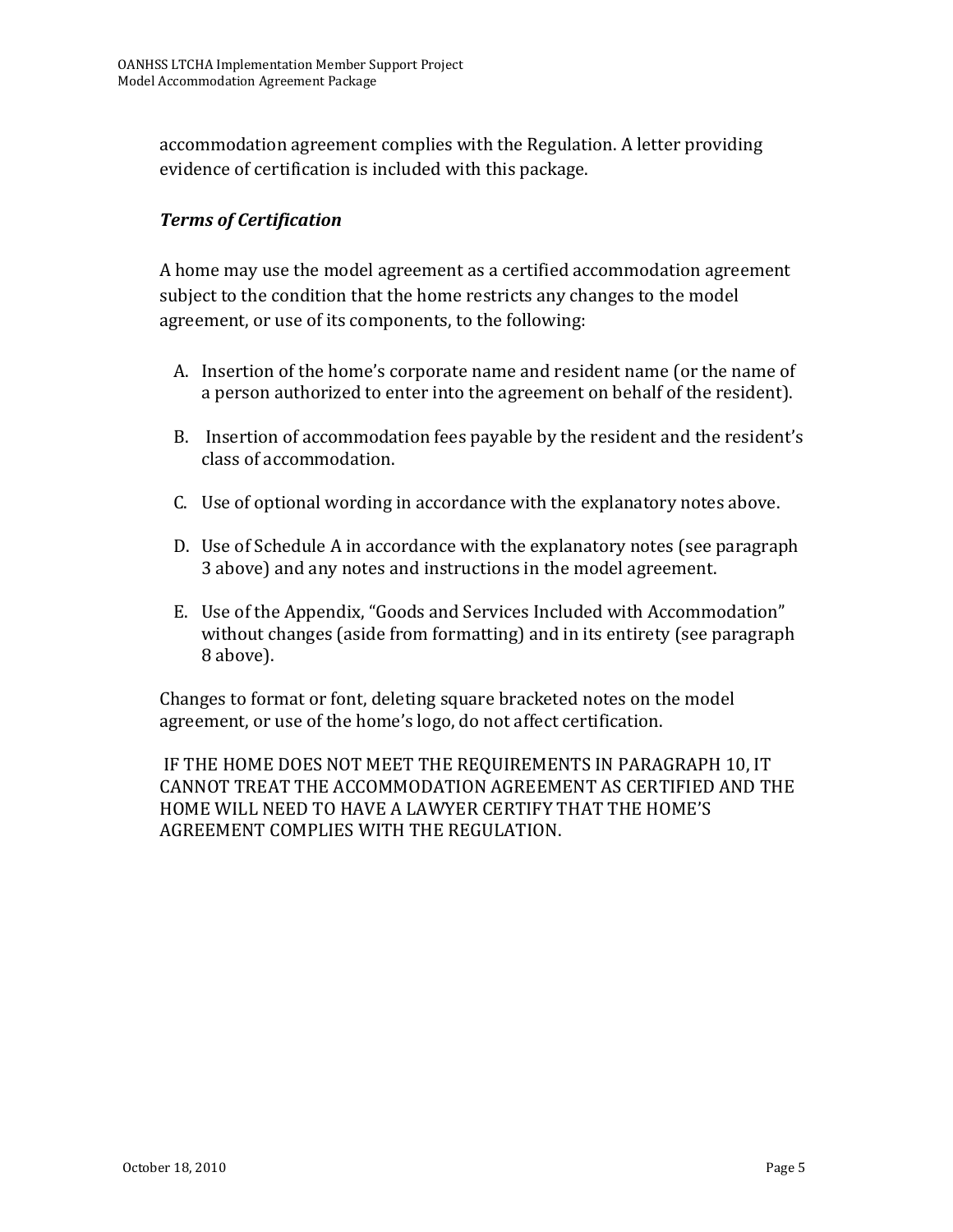

# **CERTIFICATION LETTER**

**Release Date: October 18, 2010**

**Ontario Association of Non-Profit Homes & Services for Seniors** 7050 Weston Road, Suite 700, Woodbridge, Ontario L4L 8G7 (P) 905-851-8821 (F) 905-851-0744 www.oanhss.org